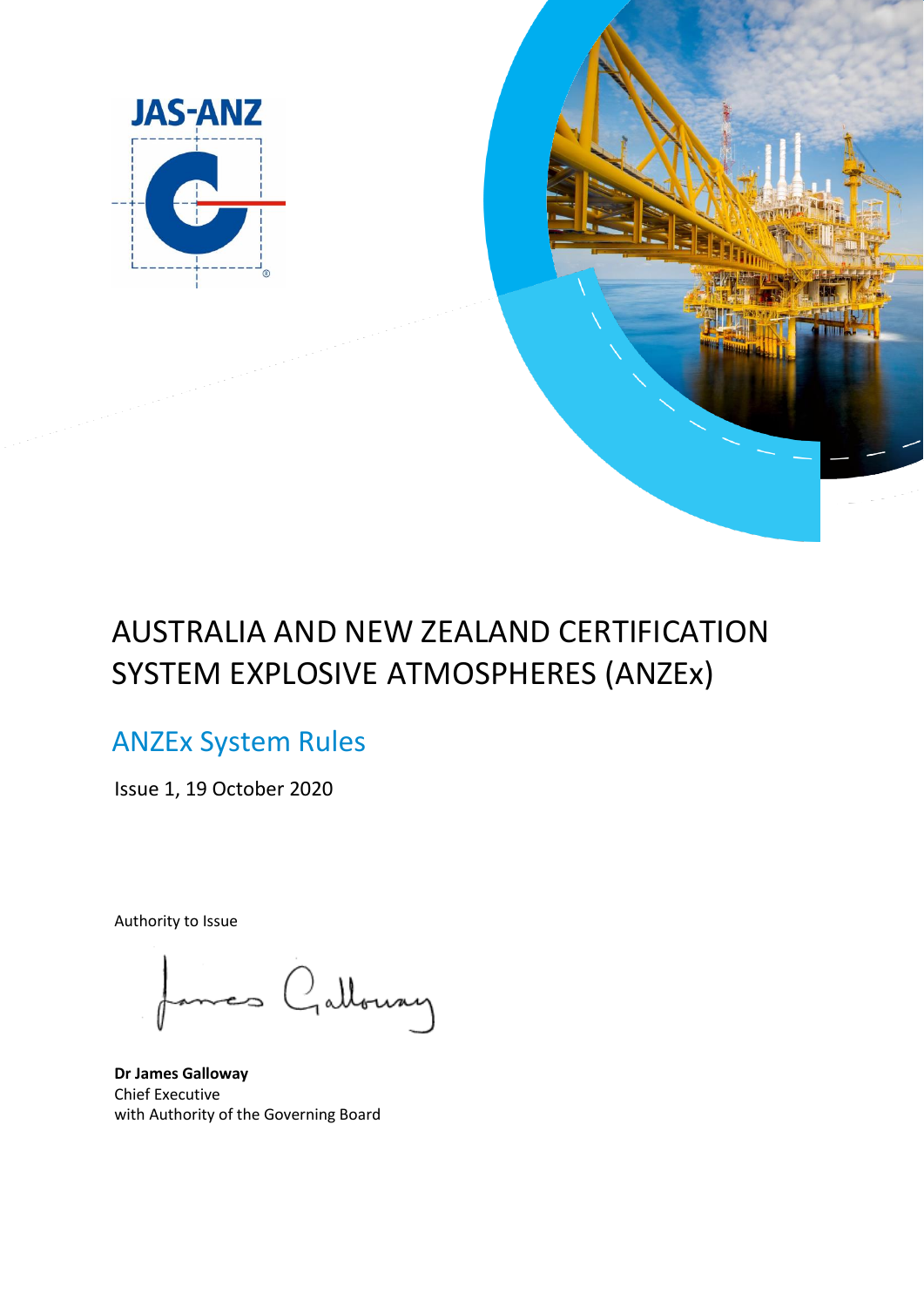# **CONTENTS**

| $\mathbf{1}$   |    |
|----------------|----|
| 1.1            |    |
| 1.2            |    |
| 1.3            |    |
| 1.4            |    |
| 1.5            |    |
| 1.6            |    |
| $\overline{2}$ |    |
| 2.1            |    |
| 2.2            |    |
| 2.3            |    |
| 2.4            |    |
| 2.5            |    |
| 2.6            |    |
| 3              |    |
| 3.1            |    |
| 3.2            |    |
| 3.3            |    |
| 3.4            |    |
| 3.5            | 15 |
| 3.6            |    |
| 3.7            |    |
| 3.8            |    |
| 3.9            |    |
| 4              |    |
| 4.1            |    |
| 4.2            |    |
| 4.3            |    |
| 4.4            |    |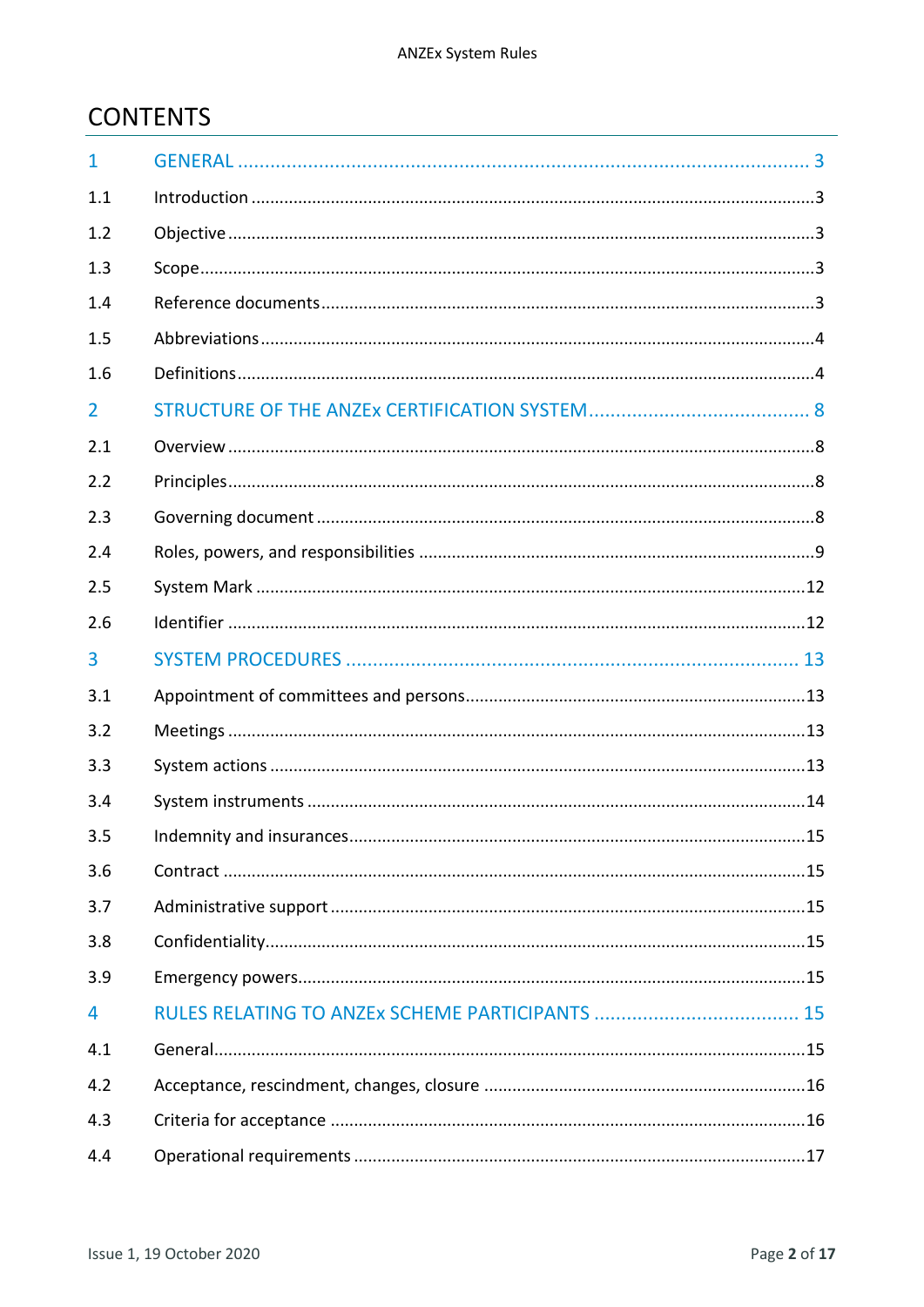# <span id="page-2-0"></span>1 General

# <span id="page-2-1"></span>1.1 Introduction

JAS-ANZ owns and operates the ANZEx Certification System, following transfer of management from Standards Australia in August 2016. The ANZEx Certification System supports the production, operation and maintenance of explosion-protected equipment (Ex Equipment). The ANZEx Certification System includes:

- the overarching framework of the ANZEx Certification System as described in this document
- a Certified Equipment Scheme (refer to the ANZEx Certified Equipment Scheme Rules)
- a Recognised Service Facility Scheme (refer to the ANZEx Recognised Service Facility Scheme Rules).

These ANZEx Certification Systems Rules replace Standards Australia Miscellaneous Publications MP87.1:2008 and MP87.2:2007.

Note: Other ANZEx schemes may be developed in response to industry needs.

# <span id="page-2-2"></span>1.2 Objective

The ANZEx Certification System exists to:

- provide a way for persons with an interest in using Ex Equipment to readily identify the conformity of new and repaired/overhauled Ex Equipment to relevant standards
- facilitate trade in, and use of, new and repaired/overhauled Ex Equipment
- promote and contribute to the use of conforming Ex Equipment in Australia and New Zealand
- promote stakeholder engagement and industry participation and representation.

#### <span id="page-2-3"></span>1.3 Scope

The System is developed with initial schemes that cover electrical and non-electrical equipment for use in explosive atmospheres, including manufacture, service, and overhaul. Additional schemes may be developed to support any other activities relevant to these and needing the assurance that can be provided by a formal certification system.

#### <span id="page-2-4"></span>1.4 Reference documents

A list of currently referenced and accepted standards for the various schemes is available on the ANZEx website (www.anzex.com.au).

Other reference documents are:

| AS/NZS ISO 9000 | Quality management systems – Fundamentals and vocabulary                                          |
|-----------------|---------------------------------------------------------------------------------------------------|
| IEC 60050       | International Electrotechnical Vocabulary (IEV) available through<br>http://www.electropedia.org/ |

Robert's Rules of Order Newly Revised, 2011 (11th) edition

Documents supporting the specific schemes operated under the ANZEx Certification System will be referenced in the relevant Scheme Rules.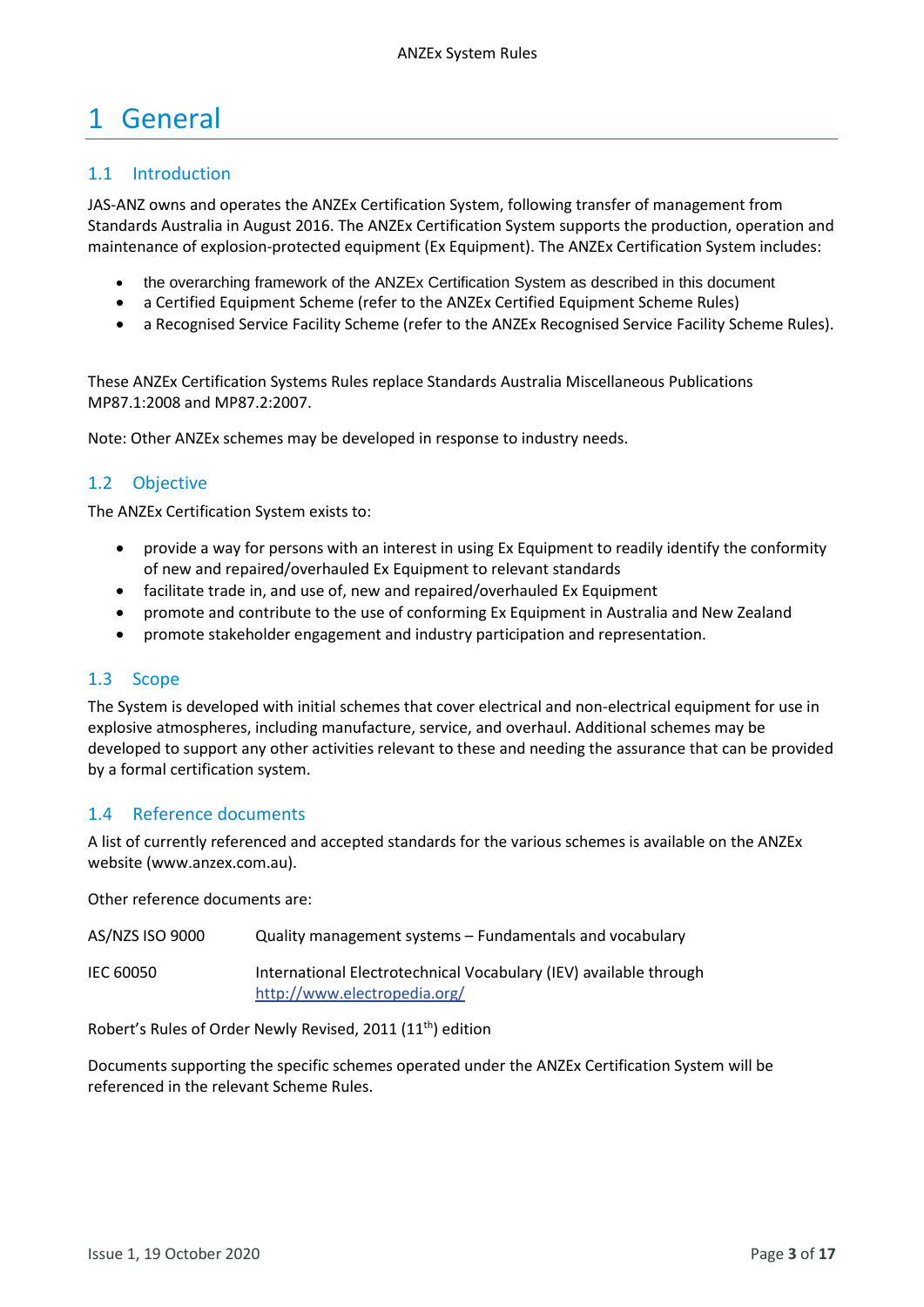# <span id="page-3-0"></span>1.5 Abbreviations

| <b>ANZEX AC</b>  | <b>Advisory Committee</b>                                                                                                                 |
|------------------|-------------------------------------------------------------------------------------------------------------------------------------------|
| <b>ANZEX CB</b>  | A certification body accepted under an ANZEx Scheme (see the relevant<br>Scheme-specific Rules)                                           |
| <b>ANZEx SP</b>  | <b>Scheme Participant</b>                                                                                                                 |
| <b>ANZEX SFR</b> | <b>ANZEx Service Facility Recogniser</b>                                                                                                  |
| <b>ANZEx TL</b>  | An ANZEx Testing Laboratory (see Section 1.6.9)                                                                                           |
| CoC              | Certificate of Conformity                                                                                                                 |
| CoR              | Certificate of Recognition                                                                                                                |
| Ex               | <b>Explosion protected</b>                                                                                                                |
| <b>ExCB</b>      | An ANZEx CB (see above) or IECEx CB                                                                                                       |
| <b>ExTL</b>      | A laboratory providing testing services for explosion-protected properties                                                                |
| <b>ExTR</b>      | Ex test report                                                                                                                            |
| IEC              | <b>International Electrotechnical Commission</b>                                                                                          |
| <b>IECEX</b>     | International Electrotechnical Commission System for Certification to<br>Standards Relating to Equipment for Use in Explosive Atmospheres |
| <b>ILAC</b>      | International Laboratory Accreditation Cooperation                                                                                        |
| JAS-ANZ          | Joint Accreditation System of Australia and New Zealand                                                                                   |
| <b>NATA</b>      | National Association of Testing Authorities                                                                                               |
| QAR              | <b>Quality Assessment Report</b>                                                                                                          |
| <b>RSF</b>       | <b>Recognised Service Facility</b>                                                                                                        |

#### <span id="page-3-1"></span>1.6 Definitions

Unless otherwise specified in this document, the definitions provided in AS/NZS ISO 9000 apply. The definitions that follow also apply.

# 1.6.1 ANZEx Certificate

This is a certificate indicating conformity, with its use and meaning covered by Scheme-specific Rules, as an ANZEx Certificate of Conformity (CoC) (see Sectio[n 1.6.2\)](#page-3-2) or ANZEx Certificate of Recognition (see Section [1.6.3\)](#page-4-1).

#### <span id="page-3-2"></span>1.6.2 ANZEx Certificate of Conformity (refer to the ANZEx Certified Equipment Scheme)

This is a certificate issued by an ANZEx CB that identifies particular Ex Equipment as conforming with relevant standards.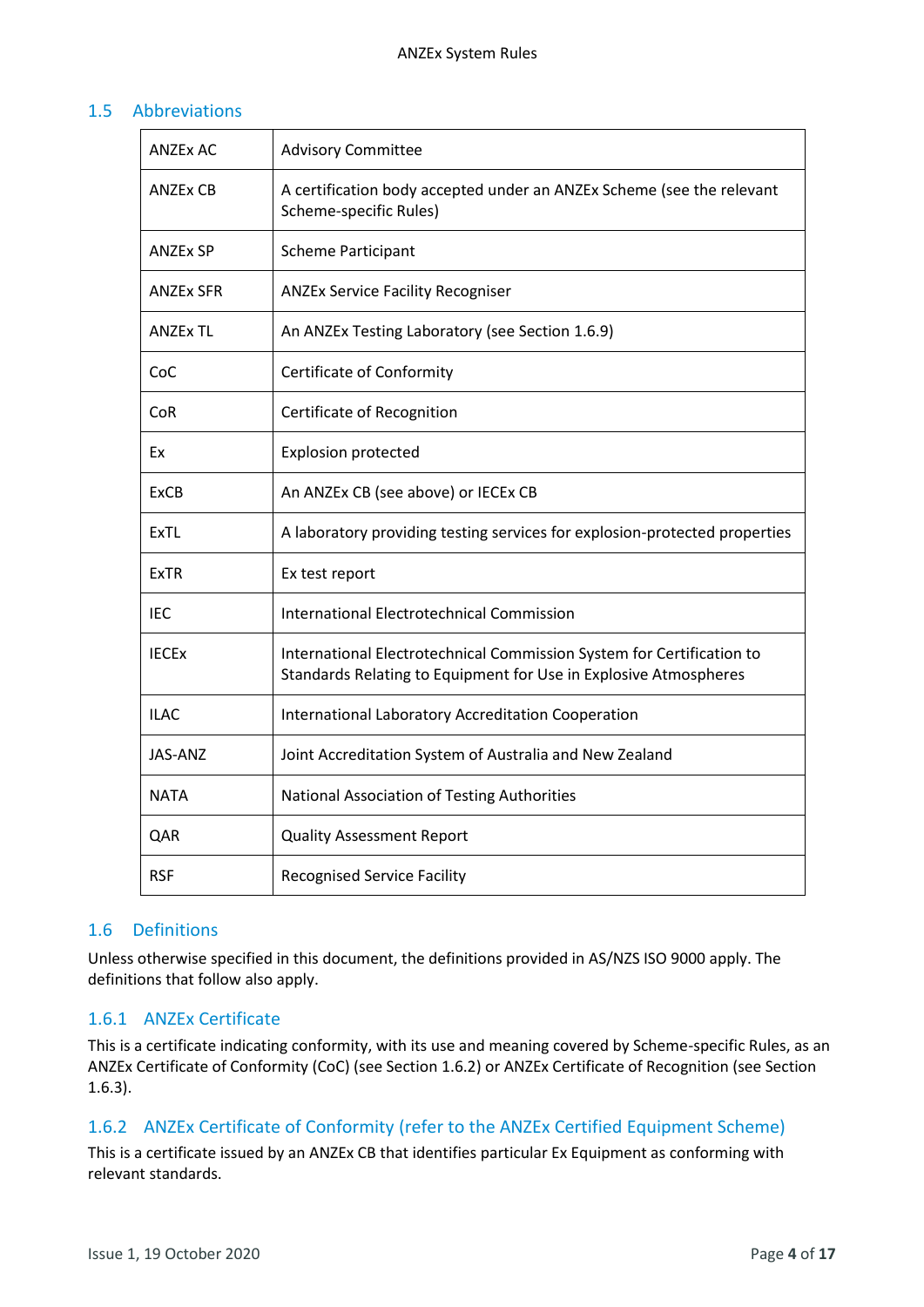# <span id="page-4-1"></span>1.6.3 ANZEx Certificate of Recognition

This is a certificate issued by an ANZEx SFR that identifies a particular organisation as having satisfied the requirements of these Rules, the Recognised Service Facility Scheme Rules and the technical standards relating to Recognised Service Facilities.

# 1.6.4 ANZEx Test Report (refer to the ANZEx Certified Equipment Scheme)

This is a report issued by an ANZEx Testing Laboratory describing the Ex properties of equipment or components and their compliance with relevant standards.

#### 1.6.5 ANZEx Scheme Participant

This is an organisation that is accepted by the ANZEx System Owner as a participant in a scheme under the ANZEx Certification System.

# 1.6.6 ANZEx Certification Body (refer to the ANZEx Certified Equipment Scheme)

This is a Scheme Participant that is accepted by the System Owner under the ANZEx Certification System for the purpose of offering certification services.

# 1.6.7 ANZEx Service Facility Recogniser (refer to the ANZEx Recognised Service Facility Scheme)

This is an organisation that is accepted by the System Owner under the ANZEx Certification System for the purpose of recognising service facilities.

#### 1.6.8 Recognised Service Facility

This is an organisation that carries out or controls such stages in the overhaul and repair of Ex equipment that qualifies it to accept responsibility for compliance of the overhauled or repaired Ex equipment with the relevant requirements.

#### <span id="page-4-0"></span>1.6.9 ANZEx Testing Laboratory (refer to the ANZEx Certified Equipment Scheme)

This is a Scheme Participant that is accepted to provide testing services in support of the Scheme and to issue an ANZEx test report under the ANZEx Certification System.

#### 1.6.10 ANZEx Certified Equipment Scheme (refer to the ANZEx Certified Equipment Scheme)

This is a scheme of the ANZEx Certification System for the certification of Ex equipment, with rules and relevant ANZEx system documentation as detailed in this document and the ANZEx Certified Equipment Scheme Rules.

# 1.6.11 ANZEx Recognised Service Facilities Scheme (refer to the ANZEx Recognised Service Facilities Scheme)

This is a scheme of the ANZEx Certification System for the recognition of facilities providing overhaul and repair services for Ex equipment, with rules and relevant ANZEx system documentation as detailed in this document and the ANZEx Recognised Service Facility Scheme Rules.

#### 1.6.12 ANZEx Advisory Committee

This committee is appointed by the System Owner to engage and consult with stakeholders and provide advice to the System Owner.

#### 1.6.13 ANZEx system documentation

ANZEx system documentation includes procedures, forms, templates, etc from the ANZEx System Owner in support of the ANZEx Certification System and its schemes.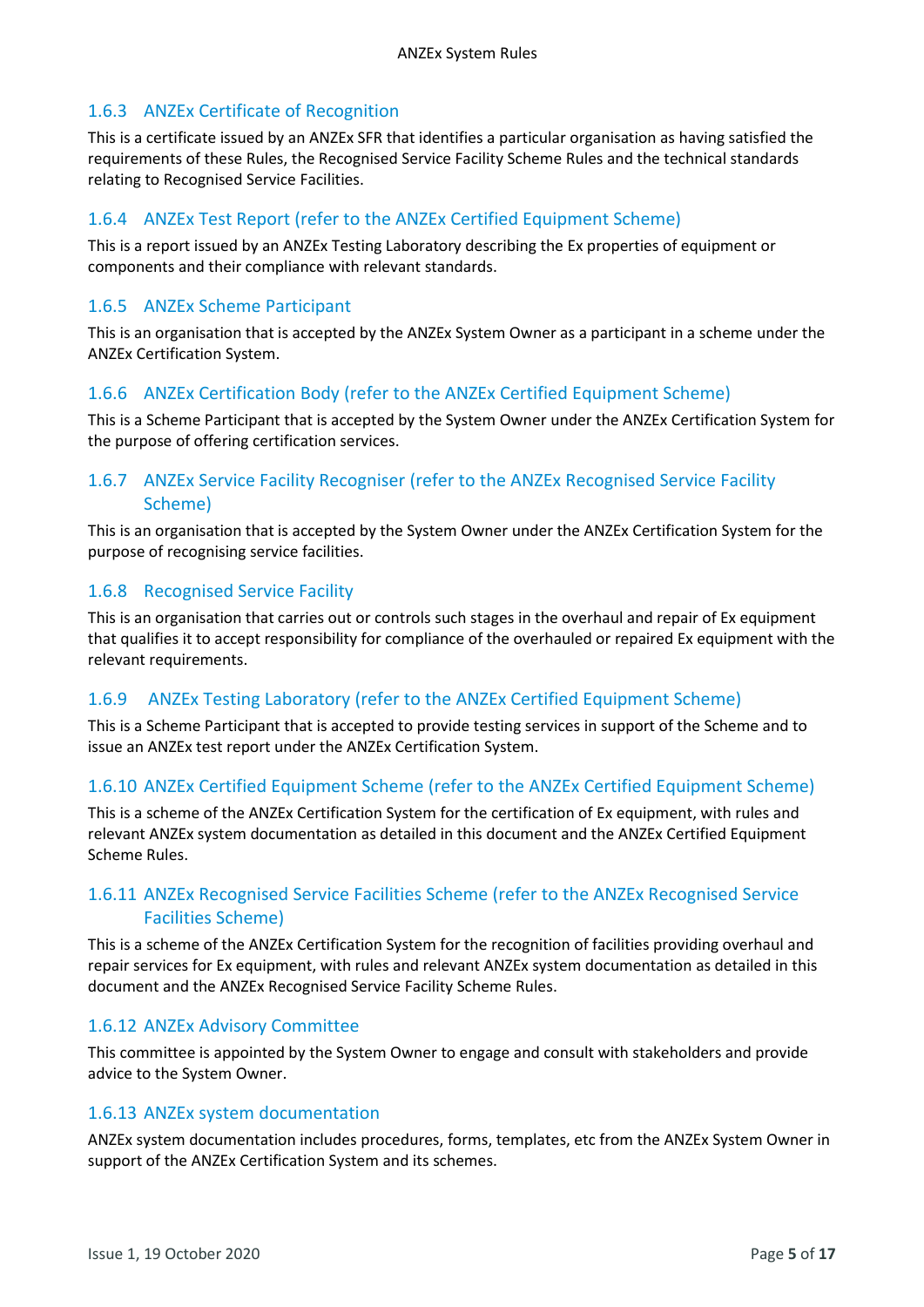# 1.6.14 Applicant

An applicant is an individual or business who applies to an ANZEx Scheme Participant to obtain (and maintain, suspend, and cancel) an ANZEx certificate.

- In this document the term 'applicant' is used to accommodate potential participants in both equipment and recognised service facility schemes.
- The term 'applicant' is used to identify this entity through the life of the ANZEx Certificate, i.e. from application to withdrawal or cancellation of the ANZEx Certificate.
- It is intended that the applicant be the primary contact between the CB and the manufacturer in all matters relating to the certificate.

# <span id="page-5-1"></span>1.6.15 Cancellation (of an ANZEx Certificate)

This is an action to cancel use of an ANZEx Certificate after a nominated date.

- Cancellation may be an action taken by the ANZEx Scheme Participant that issued the ANZEx Certificate or be requested by the applicant.
- Detailed information regarding cancellation of an ANZEx Certificate is provided in the respective Scheme Rules.
- See also definitions identified in Section [1.6.16.](#page-5-0)

# <span id="page-5-0"></span>1.6.16 Certificate status

The certificate status indicates whether a certificate issued under the various ANZEx schemes within the ANZEx Certification System is current.

- Processes associated with some commonly used ANZEx Certificate status descriptors include 'application', 'cancellation' ([1.6.15](#page-5-1)), and 'suspension' ([1.6.26\)](#page-6-0).
- The ANZEx Certified Equipment Scheme allows addendum/addenda to be issued to an ANZEx CoC to facilitate amendment to an ANZEx CoC.

#### 1.6.17 Ex component

This is equipment intended to be part of Ex equipment, marked with the symbol 'U', which is not intended to be used alone and requires additional certification when incorporated into Ex equipment.

This is as defined by IEC vocabulary.

#### 1.6.18 Ex equipment

These are items applied as a whole or in part for the use of energy and incorporating one or more types of protection for potentially explosive atmospheres. This term may apply to Ex components or assemblies of Ex components. Ex equipment may be electrical or non-electrical, or a combination of both.

NOTE: definition from IEV.

#### 1.6.19 Explosive atmosphere

This is a mixture with air, under atmospheric conditions, of flammable substances in the form of gas, vapour, or dust, which, after ignition, permits self-sustaining propagation is present, or may be expected to be present, in quantities such as to require special precautions for the construction, installation and use of electrical or non-electrical equipment.

NOTE: definition derived from IEV.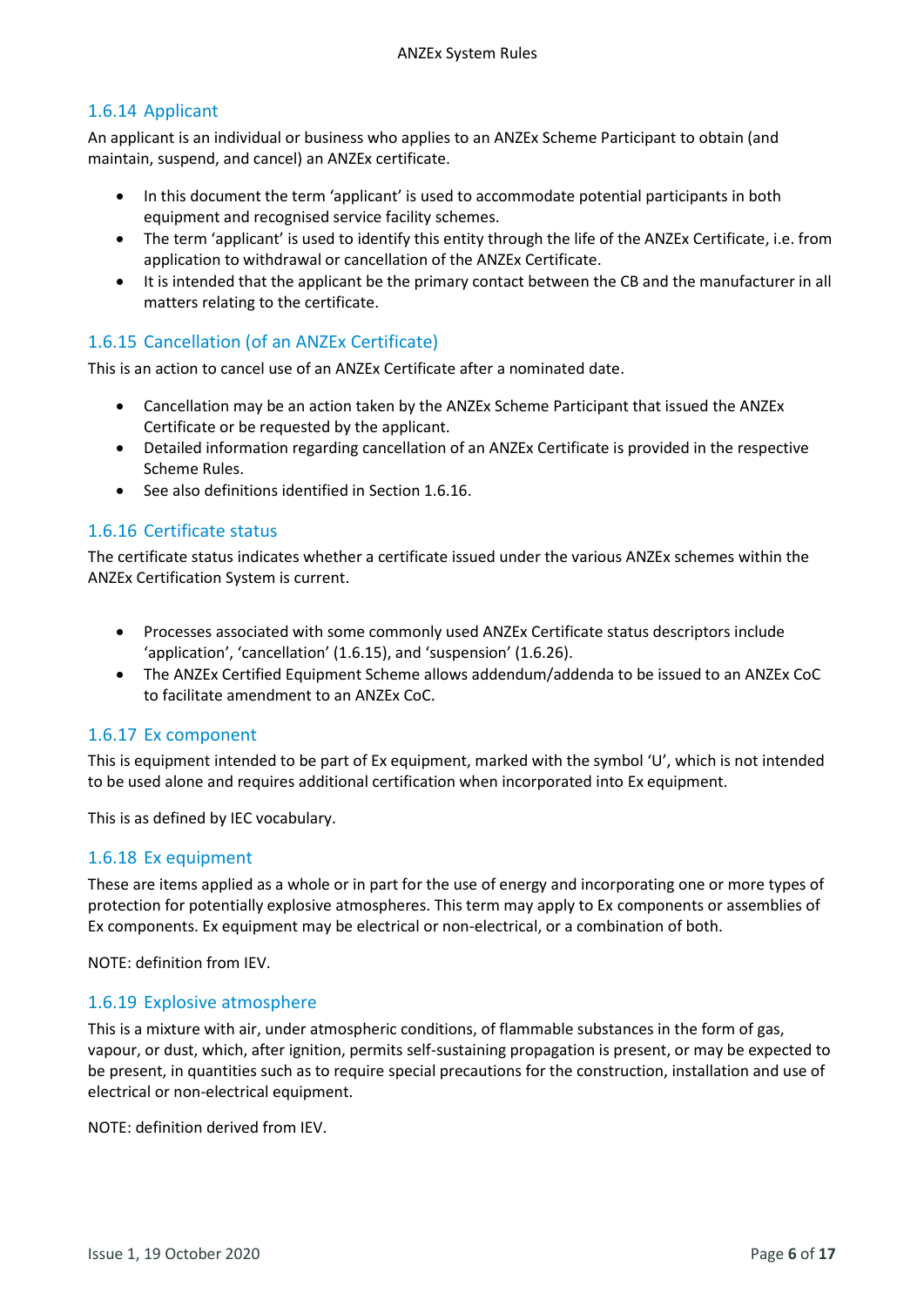# 1.6.20 Identifier

An identifier is an alphanumeric code applied to conforming manufactured product and compliant repaired or overhauled product to enable certified equipment and relevant supporting documentation to be identified.

# 1.6.21 Local assembler (refer to the ANZEx Certified Equipment Scheme)

A local assembler is a body, operating under authorisation from a manufacturer, that provides assembly or transformation of materials to produce an item of Ex equipment or an Ex component.

#### 1.6.22 Manufacturer (refer to the ANZEx Certified Equipment Scheme)

A manufacturer is an organisation, situated at a stated location(s), that carries out or controls such stages in the manufacture, assembly, handling and storage of equipment that qualifies it to accept responsibility for continued compliance of the equipment as manufactured with the relevant requirements and undertakes all obligations in that connection.

#### 1.6.23 Product quality documentation (refer to the ANZEx Certified Equipment Scheme)

Product quality documentation sets out the specific quality practices, resources and sequence of activities relevant to production for a particular product.

#### 1.6.24 Unit verification (refer to the ANZEx Certified Equipment Scheme)

Unit verification is a procedure to certify items produced in limited numbers.

- This was formerly known as a Restricted Type Test Certificate.
- Unit verification is supported by the issue of a CoC.

#### 1.6.25 Status change

This refers to any change in the status of an ANZEx Certificate, such as issue, amendment, suspension, or cancellation.

#### <span id="page-6-0"></span>1.6.26 Suspension (of an ANZEx Certificate)

Suspension of an ANZEx Certificate temporarily stops the use of an ANZEx Certificate issued under the various ANZEx schemes.

- Suspension may be initiated by the ANZEx Scheme Participant that issued the ANZEx Certificate or be requested by the applicant.
- See also the definitions in Section [1.6.16.](#page-5-0)

#### 1.6.27 System Owner

System Owner refers to the owner of the ANZEx certification system, the Joint Accreditation System of Australia and New Zealand (JAS-ANZ).

#### 1.6.28 Withdrawal (of an ANZEx Certificate)

Withdrawal of an ANZEx Certificate permanently stops the use of an ANZEx Certificate issued under the various ANZEx schemes and prevents the use of equipment already provided under the certificate.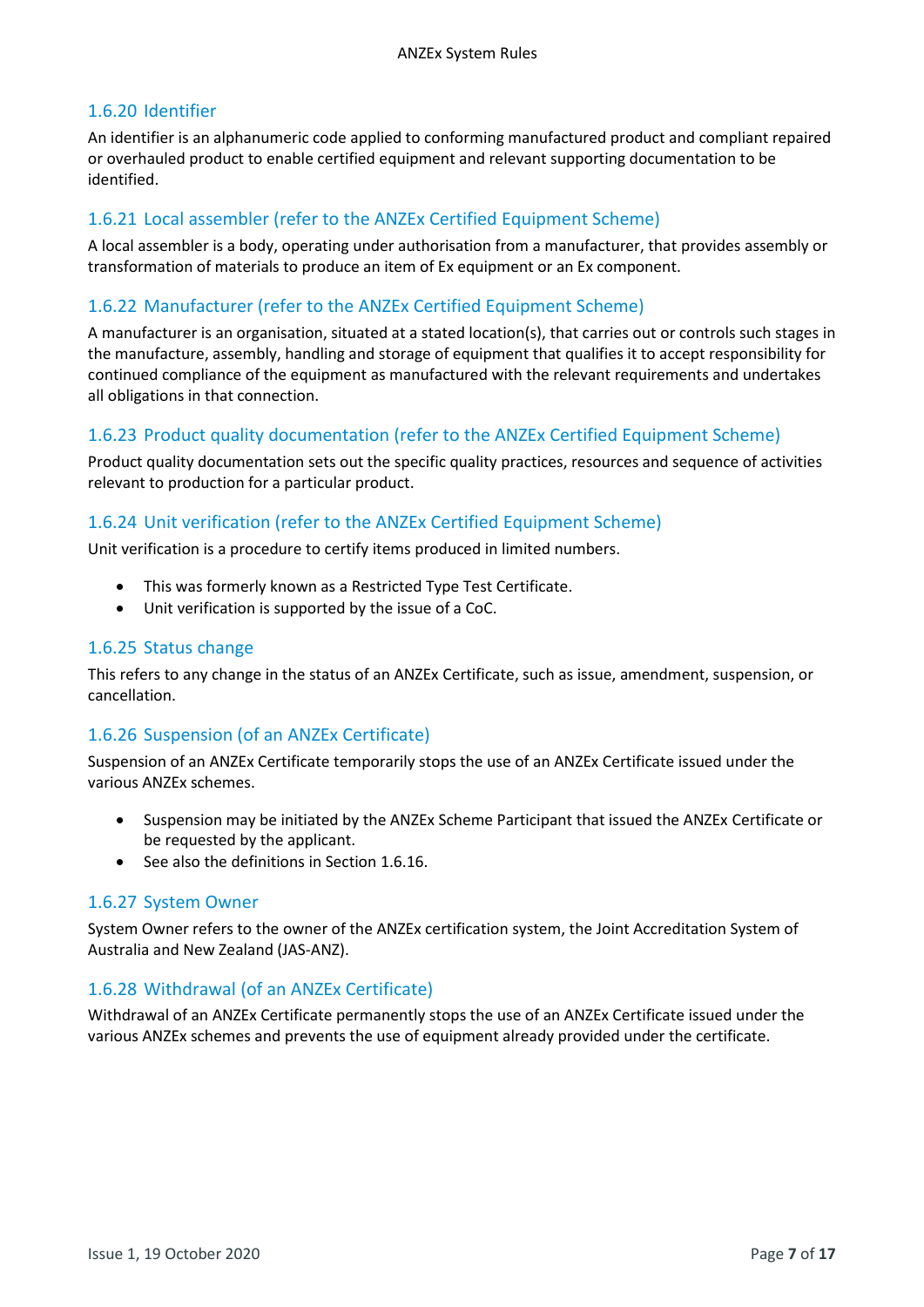# <span id="page-7-0"></span>2 Structure of the ANZEx Certification System

#### <span id="page-7-1"></span>2.1 Overview

The ANZEx Certification System consists of a series of schemes aimed at attesting to the conformity of new or repaired/overhauled Ex equipment.

The schemes are similar to those operated by IECEx but with additional capabilities to cover other nominated standards. Examples of such standards include those published by Standards Australia (AS) and Standards New Zealand (NZS), including joint Australian/New Zealand standards (AS/NZS), the International Standards Organization (ISO), the International Electrotechnical Commission (IEC), and joint standards (ISO/IEC) of these organisations. The schemes take advantage of existing Australian and New Zealand conformity assessment infrastructures.

#### <span id="page-7-2"></span>2.2 Principles

The ANZEx Certification System sets a framework by which the System Owner is supported by advice from the ANZEx Advisory Committee on the rules and operation of schemes to support conformity assessment in the explosion-protected equipment industry. The ANZEx Advisory Committee is selected to provide stakeholder consultation and involvement and includes representation from scheme participants and other stakeholder organisations.

In the ANZEx Equipment Scheme, conforming equipment is identified by a unique identifier, which is linked to an ANZEx Certificate. The ANZEx Certificate provides evidence of conformity of explosion-protected equipment with nominated standards through independent assessment by a body that has itself been assessed for its capacity to undertake the required assessment. Confidence in the conformity of subsequently manufactured product is provided by:

- assessing the management systems that control the manufacturing process and organisations supporting the product
- ongoing surveillance of the manufacturing processes.

The ANZEx Certified Equipment Scheme Rules is a set of specific rules created for the operation of this Scheme.

In the ANZEx Recognised Service Facility Scheme, the Scheme requires the RSF to demonstrate it has the competent personnel, facilities (including premises and equipment), systems and procedures to overhaul and repair Ex equipment to maintain/restore its Ex properties. The ANZEx Recognised Service Facility Scheme Rules is a set of specific rules created for the operation of this Scheme.

# <span id="page-7-3"></span>2.3 Governing document

The System Owner nominates the current version of this document (Rules for the ANZEx Certification System) as the governing document.

Additionally, the System follows closely the principles of certification used in the IECEx System in which Australia and New Zealand are participating members. Therefore, when issues are not addressed in the ANZEx System, the System Owner will first consider any precedents in the IECEx System before developing specific content for the ANZEx system.

Specific rules shall be developed for each scheme operated under the ANZEx Certification System.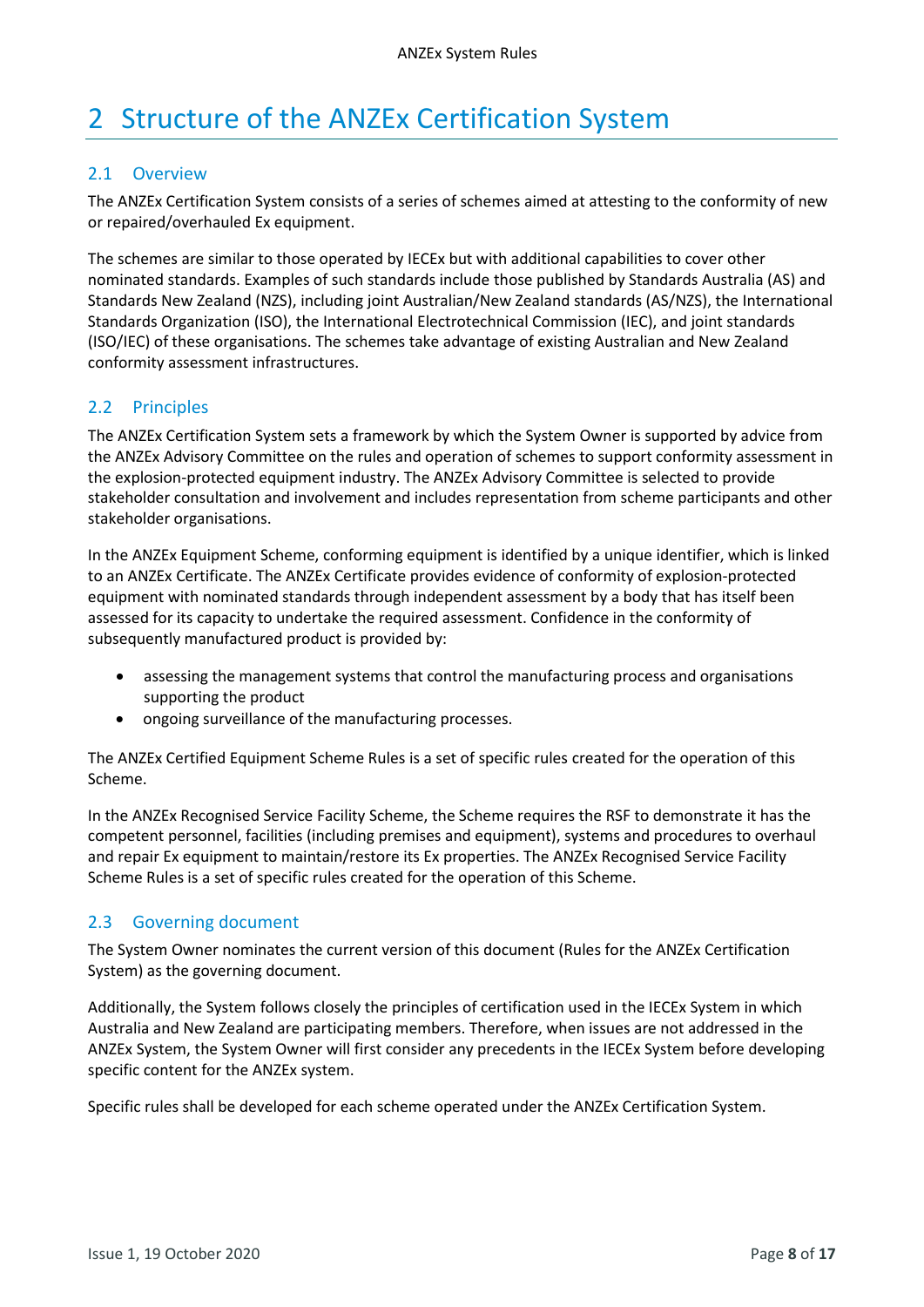# <span id="page-8-0"></span>2.4 Roles, powers, and responsibilities

The ANZEx Certification System comprises:

- the System Owner
- the ANZEx Advisory Committee
- the administering body
- ANZEx Scheme participants
- applicants.

The specific roles, powers, and responsibilities of participants in various schemes are outlined in the relevant Scheme Rules.

No form of participation in the ANZEx Certification System or its various schemes absolves the party from obligations imposed by law.

# <span id="page-8-1"></span>2.4.1 System Owner

The System Owner is responsible for the overall operation of the ANZEx Certification System and for overseeing the following objectives.

# 2.4.1.1 Decision making

- Accept in writing ANZEx Scheme Participants into the scheme.
- Make decisions about changes to the operation of the ANZEx Certification System and its various schemes as necessary to improve performance, direction, etc. and communicate these through directions and guidance notes that are relevant to Scheme participants.
- Set and apply the criteria for the acceptance of ANZEx Scheme participants seeking to operate under the rules and procedures of the ANZEx Certification System and its various schemes.
- Appoint an ANZEx Advisory Committee comprising representatives from stakeholders including applicants, manufacturers, users and installers of Ex equipment, regulatory bodies, accreditation bodies, testing and certification bodies and other interested parties (while recognising the need to keep the committee size to a workable number).
- Appoint an administering body.
- Task the ANZEx Advisory Committee and the administering body as required.

#### 2.4.1.2 Documentation

- Approve the publication of this document and supporting Scheme Rules.
- Arrange for the publication of the ANZEx Certification System Rules and supporting Scheme Rules and other documentation.
- Make recommendations to the appropriate Standards Australia/Joint Standards Australia Standards New Zealand Committee for amendments to Ex standards.
- Publish interpretations, directions and/or advice on any matter which may arise from the use of the ANZEx System and Scheme Rules.
- Approve publication on the ANZEx website of the ANZEx Certification System and supporting Scheme material (binding requirements and/or non-binding guidance notes).

#### 2.4.1.3 Monitoring

- Monitor the performance of the administering body.
- Periodically review the operations of the ANZEx Certification System and its various schemes to ensure alignment between objectives and delivery.
- Review matters brought to the System Owner by the ANZEx Advisory Committee, administering body and other interested parties.
- Respond to complaints that have not been resolved by an ANZEx scheme participant, Accreditation Body, administering body or other.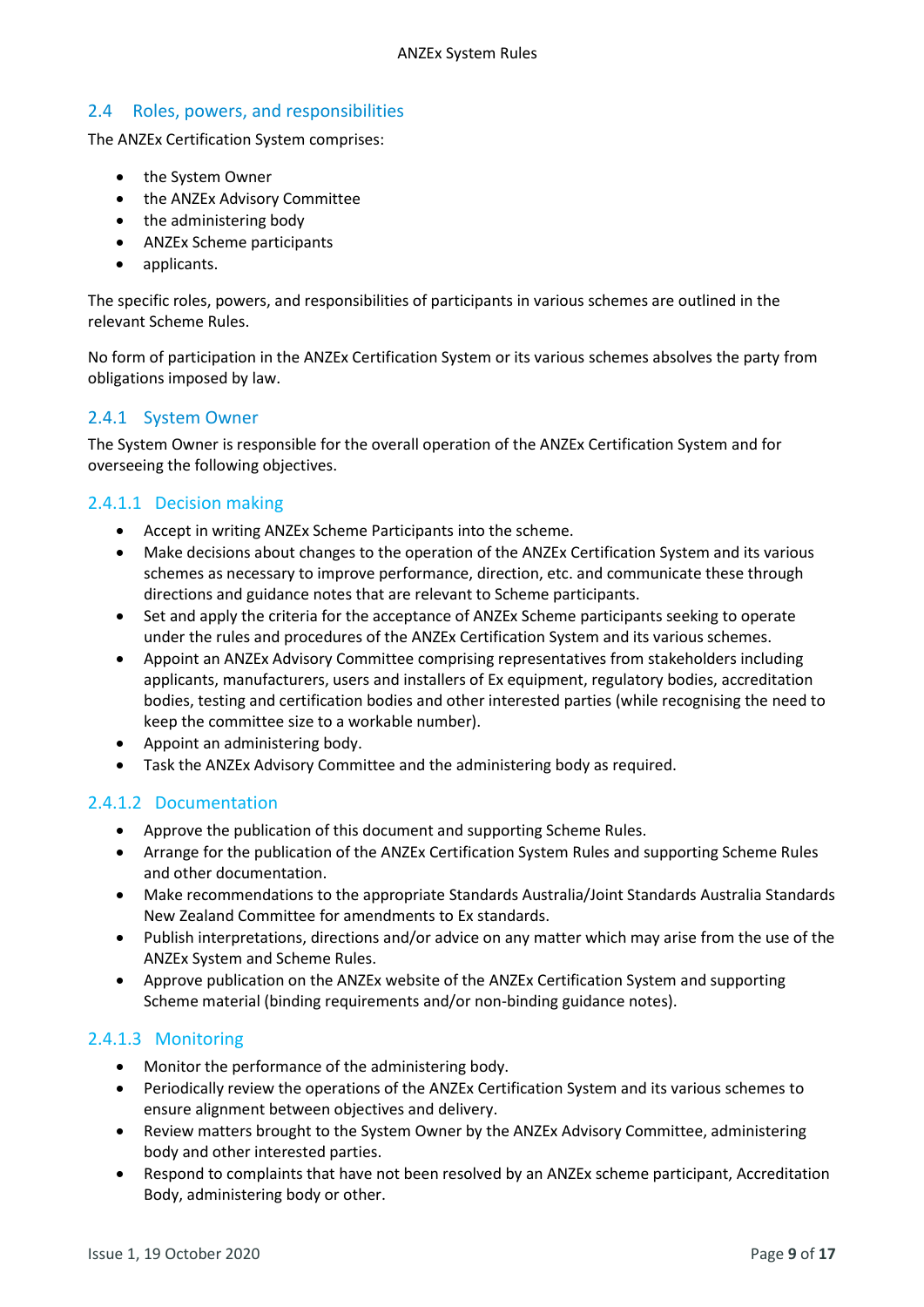# 2.4.1.4 Promotion

• Promote (both nationally and internationally) the ANZEx Certification System operations and objectives to all interested parties.

The System Owner is empowered to:

- act to fulfil the objectives of the system as detailed in this document
- fulfil the operational requirements of this system
- appoint sub-committees and working groups to help manage the system and achieve objectives
- require a Scheme participant to undertake investigative actions
- make recommendations to a Scheme participant
- provide access to ANZEx certificates and supporting information to support system acceptance
- draft and approve changes to these Rules
- draft, approve and publish ANZEx system documentation, guidance notes and directions
- provide reports to stakeholders to demonstrate appropriate governance and scheme operation
- engage in arrangements including contracts and employment in support of the scheme
- be the actor of last resort, working to protect the integrity of the system.

# 2.4.2 Administering body

The ANZEx System Owner is responsible for the following tasks and may engage one or more administering bodies to carry out one or more of these tasks in support of the operation of the scheme.

Tasks are to:

- liaise with the System Owner, ANZEx Advisory Committee, ANZEx Scheme participants and their clients and industry stakeholders as required
- participate as a member of the ANZEx Advisory Committee
- maintain and update references to any Australian/New Zealand Standards used by the ANZEx Certification System, and its various schemes as directed by the System Owner
- deal with initial inquiries about how the ANZEx Certification System and its various schemes operate
- provide and maintain a database to record pertinent information on ANZEx certificates issued under the ANZEx Certification System and its various schemes
- publish certification information from the central register, e.g. in the form of a website accessible database
- ensure published information on the public website is kept accurate and up to date
- notify the ANZEx Advisory Committee and the System Owner immediately if the public website becomes corrupted or unusable
- make available on the public website any instruments, guidance notes or specific requirements of the ANZEx Certification System and its various schemes
- refer disagreements (that cannot be resolved at the appropriate level) associated with the operation of this ANZEx System to the System Owner
- refer questions or provide feedback to ANZEx Scheme participants with respect to the content of certificates issued under the various ANZEx schemes before including such certificates on the database.

The administering body is not responsible for certificate content and is not obligated to audit or otherwise perform additional certificate content checks.

The administering body may charge fees for services as approved from time to time by the Scheme Owner.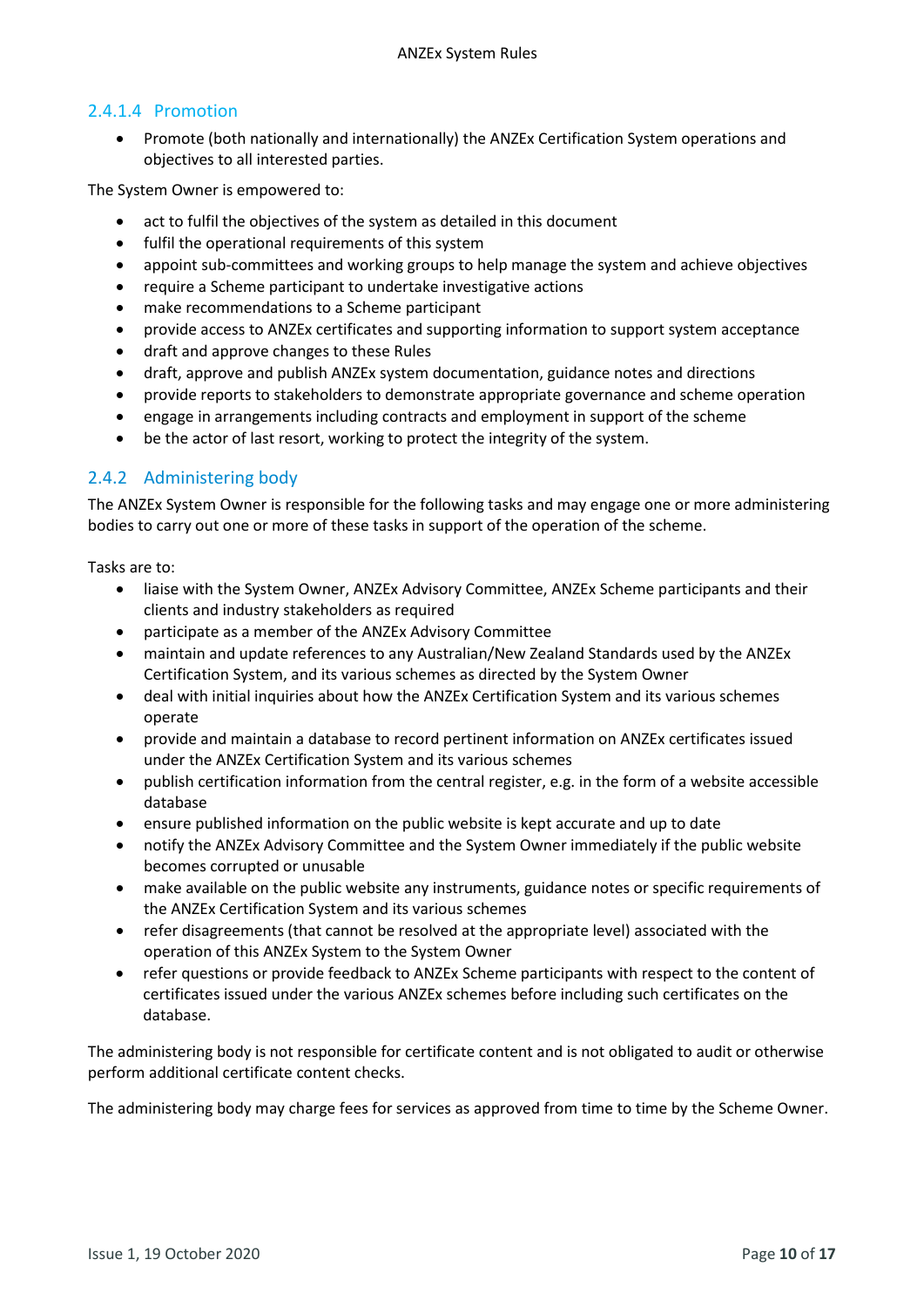# 2.4.3 ANZEx Advisory Committee

The ANZEx Advisory Committee supports the ANZEx System Owner, particularly in the following tasks.

#### 2.4.3.1 Operations

- Develop and recommend the rules of the ANZEx Certification System, and its various schemes.
- Provide advice on any matter that may arise from the use of the ANZEx Certification System and its various schemes.
- Recommend establishment of subcommittees and working groups to help the ANZEx Certification System Advisory Committee carry out its responsibilities.
- Oversee the operation of subcommittees and working groups.
- Make recommendations to the System Owner to improve the performance of the ANZEx Certification System Advisory Committee.

#### 2.4.3.2 Monitoring

- Ensure smooth functioning of the ANZEx Certification System and its various schemes.
- Oversee operation of the ANZEx Certification System and its various schemes by monitoring the performance of the ANZEx Scheme participants and accepting feedback from applicants, manufacturers, users, regulatory bodies, installers and other stakeholders.
- As requested by the System Owner, periodically review the operations of the ANZEx Certification System and its various schemes to ensure a match between objectives and delivery.
- Keep the System Owner up to date on changes in international developments in the area of Ex equipment.

#### 2.4.3.3 Promotion

• Promote the ANZEx Certification System and its various schemes, including operations and objectives, to all interested parties nationally and internationally.

Detailed requirements for the appointment and operation of the ANZEx Advisory Committee are described in Section 3.

The ANZEx AC is empowered by the System Owner to:

- support the system in fulfilling the objectives as detailed in this document
- fulfil the operational requirements of this system
- recommend establishment of sub-committees and working groups to manage the system and achieve the objectives
- propose changes to these Rules
- propose and discuss ANZEx system documentation, guidance notes and directions
- propose, discuss and comment on ANZEx-related practices and operations
- make recommendations (through the Scheme Owner) to an ANZEx Scheme participant.

#### 2.4.4 ANZEx Scheme participants

ANZEx Scheme participants are responsible for providing conformity assessment services to industry by carrying out the following tasks.

#### 2.4.4.1 Operations

- Handle applications in accordance with the ANZEx Rules and the internal client management systems of the Scheme participant.
- Manage the ANZEx Scheme instruments used when interacting with applicants and stakeholders.
- Participate in scheme committees at the call of the System Owner.
- Contribute to the meetings of the ANZEx Advisory Committee to share and resolve issues and harmonise practices.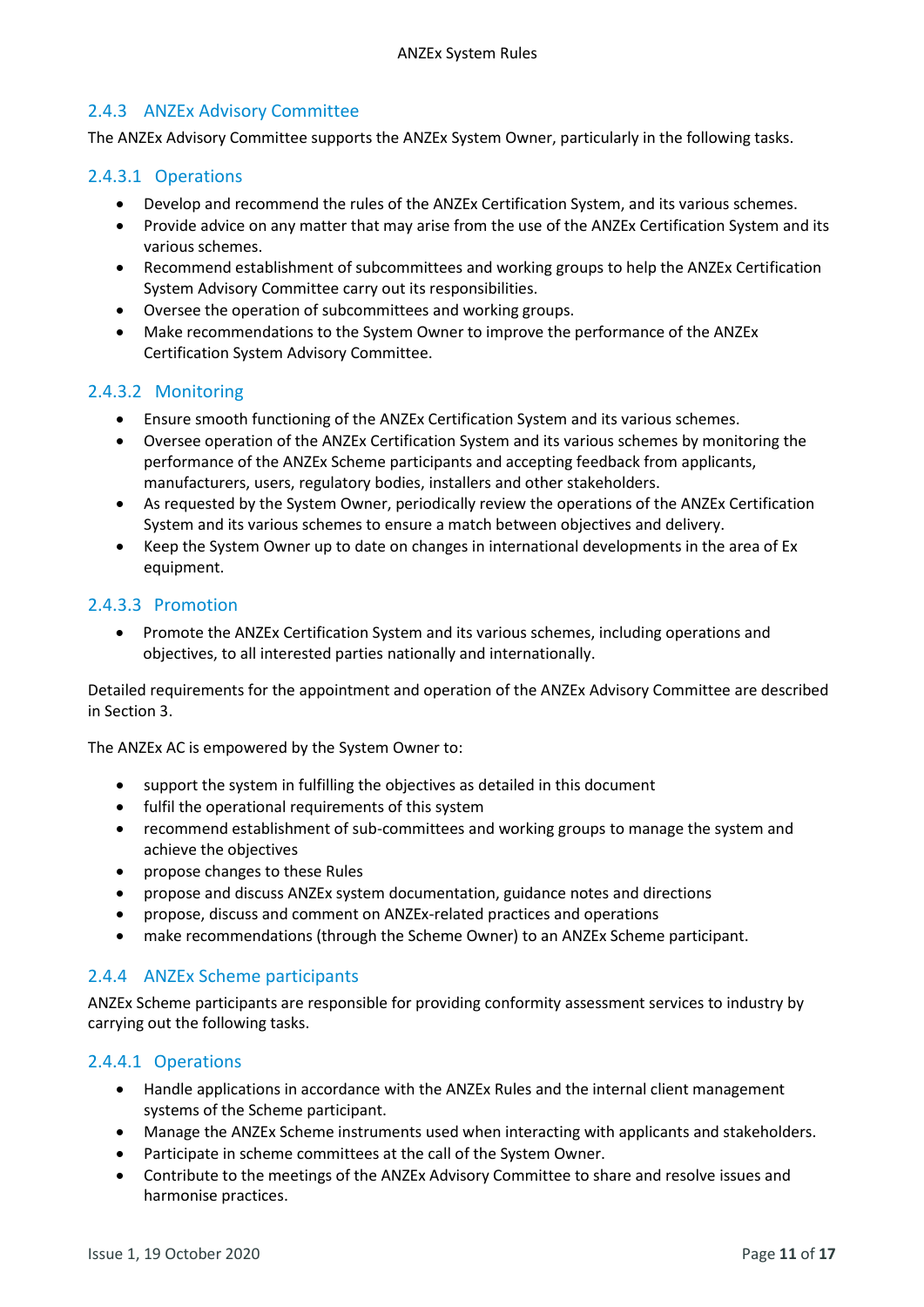• Support the ANZEx System and take disciplinary actions in support of the System if necessary. An ANZEx CB or ANZEx SFR may take disciplinary action in support of their internal systems.

# 2.4.4.2 Monitoring

- Inform the ANZEx System Owner, or delegate, of all ANZEx certificates undergoing a status change.
- Manage appeals through the appeals process if an applicant wants to appeal a decision.

# 2.4.4.3 Promotion

• Promote (nationally and internationally) the ANZEx Certification System and its various schemes, including the benefits to end users of a credible, national scheme for the identification of Ex equipment.

Detailed requirements for the acceptance of ANZEx Scheme participants are described in Section 4. Detailed requirements relevant to the operation of ANZEx Scheme participants are set out in the various Scheme Rules identified by this document.

# 2.4.5 Applicants

Within the ANZEx System and its various schemes, applicants play an essential part in achieving the objectives of the system, particularly in the following tasks.

# 2.4.5.1 Operations

- Provide products and services in line with the relevant ANZEx certificates.
- Comply with the rules of the ANZEx Certification System and of relevant specific schemes when holding an ANZEx Certificate.
- Advise when the status of an ANZEx Certificate is to be changed e.g. through cancellation or suspension.

#### 2.4.5.2 Monitoring

- Advise the relevant ANZEx CB or ANZEx SFR of all changes affecting the continued reliability of ANZEx certificates and affecting the continuing conformity of ANZEx certified products or services, including cessation of work and any changes to premises, equipment, personnel, procedures, and operations.
- Use the appeals process of the ANZEx CB or ANZEx SFR if an applicant wishes to appeal a decision of an issued ANZEx Certificate.

If the applicant is a corporation, the corporation must nominate an individual to act as the point of communications between the CB and the manufacturer. The individual shall have authority to act and make decisions on behalf of the corporation.

Detailed requirements for the granting of an ANZEx Certificate and the ongoing performance of applicants are set out in the ANZEx Certified Equipment Scheme Rules or the ANZEx Recognised Service Facility Scheme Rules.

# <span id="page-11-0"></span>2.5 System Mark

The System Owner may establish a Mark for the System and define acceptable designs and colours and the conditions for use of a System Mark. Use of the System Mark shall not preclude the application of other marks when these are applied within the authorisation of the mark owner.

# <span id="page-11-1"></span>2.6 Identifier

To facilitate identification of and correlation with supporting documentation, a unique identifier is required for Ex equipment that complies with the relevant ANZEx Certificate. A specific identifier shall also be used by a Recognised Service Facility to indicate that it has performed work in relation to the Ex equipment. Each Scheme shall have rules that address the creation, proper use, and penalties for misuse, of the identifier.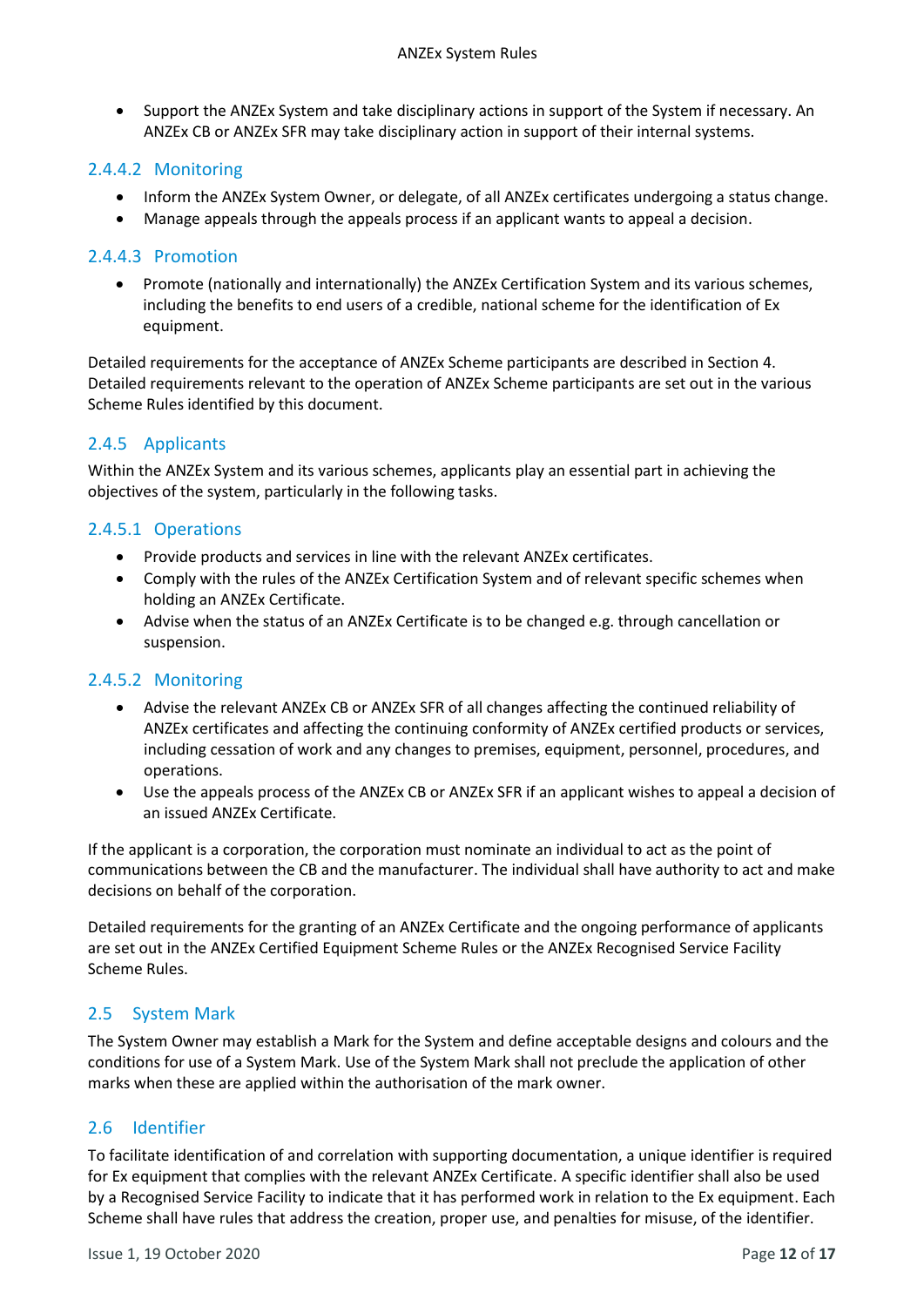# <span id="page-12-0"></span>3 System Procedures

### <span id="page-12-1"></span>3.1 Appointment of committees and persons

#### 3.1.1 ANZEx Advisory Committee

The ANZEx Advisory Committee (AC) comprises members appointed by the System Owner. There is no formal limit to the number of members.

Positions may be declared open at any time at the discretion of the System Owner. Nominees for positions must demonstrate an involvement with the Ex Equipment industry. Nominees may decline the nomination. Nominees are appointed to the ANZEx AC by the System Owner. Appointment to the ANZEx AC is for a period of no more than five years, and reappointment is possible. Appointed members may remove themselves from the ANZEx AC at any time by advising the System Owner in writing.

The System Owner shall make appointments to the ANZEx AC so that there is a balanced representation of significantly interested parties, ensuring that no single interest predominates.

The ANZEx AC shall have a chairman (see Section [3.1.2\)](#page-12-4).

#### <span id="page-12-4"></span>3.1.2 ANZEx Advisory Committee Chairman

The ANZEx AC Chairman shall be recommended by the ANZEx AC and the appointment ratified by the System Owner. The Chairman's term of appointment shall be two years, and reappointment is possible.

#### <span id="page-12-2"></span>3.2 Meetings

#### 3.2.1 ANZEx Advisory Committee meetings

The ANZEx AC shall meet at least annually and may meet more frequently. ANZEx AC members are to be notified of the meeting at least three weeks before the date of the proposed meeting. Other than as detailed in this document, Robert's Rules of Order are to be followed. Delegates may be nominated by a member in case of unavailability to attend a meeting. Each member has one vote and the Chairman has a casting vote if required. Electronic attendance at meetings is permitted.

The ANZEx AC meetings are chaired by a Chairman appointed as outlined in Sectio[n 3.1.2.](#page-12-4)

Recommendations to the System Owner (such as adoption of documents) are accepted on the supporting vote of two-thirds of committee members present. Minutes detailing those present, any appointments made, and resolutions and proceedings of the meetings shall be recorded and maintained.

If the Chairman is absent, an alternate chairman may be appointed by the System Owner, or by the agreement of members attending if the System Owner is absent.

#### <span id="page-12-3"></span>3.3 System actions

#### 3.3.1 Investigative actions

The System Owner may require an ANZEx Scheme participant to take investigative actions. Investigative actions are communicated in writing. Such a requirement is to be considered stakeholder feedback in the management system of the ANZEx Scheme participant. The ANZEx Scheme participant shall provide timely reports to the System Owner regarding progress and outcomes of the investigative action. Outcomes of investigative actions may include disciplinary actions.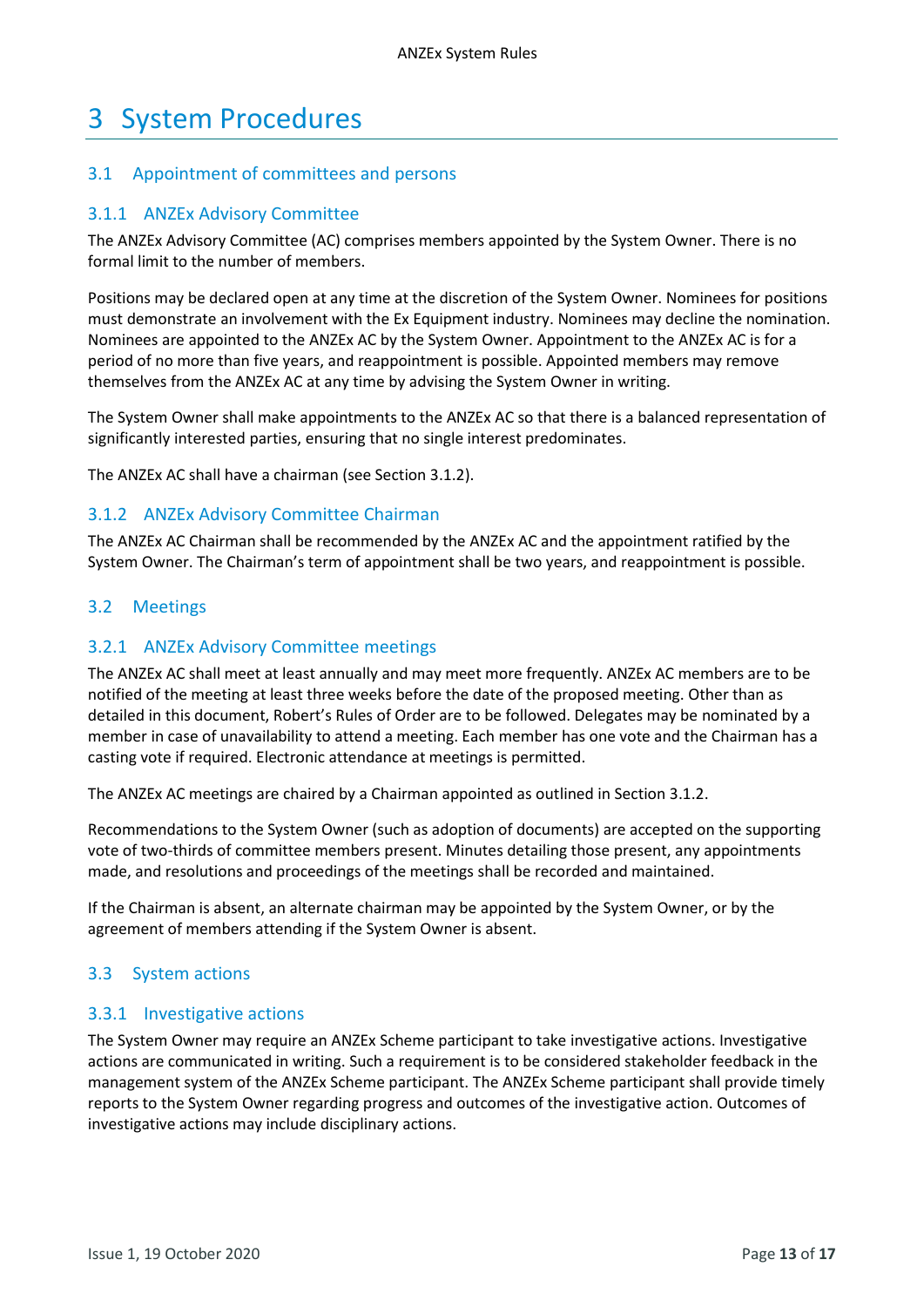# 3.3.2 Instructions

The System Owner may instruct an ANZEx Scheme participant to take actions to comply with the requirements of the system or a scheme of the system. Instructions shall be communicated in writing. An instruction is to be considered stakeholder feedback in the management system of the ANZEx Scheme participant. The ANZEx Scheme participant shall provide timely reports to the System Owner regarding progress and outcomes of the instruction. Outcomes of instructions may include disciplinary actions.

# 3.3.3 Disciplinary actions

As part of their role within a Scheme, an ANZEx CB or ANZEx SFR may direct applicants to take actions to comply with the requirements of the system or a scheme of the system, or to comply with the requirements of the internal processes of an ANZEx CB or ANZEx SFR. Disciplinary actions shall be communicated in writing. Affected applicants shall provide timely reports to the relevant ANZEx CB or ANZEx SFR regarding progress and outcomes of the disciplinary action.

Disciplinary actions may include suspension or cancellation of certification. The disciplinary action shall be appropriate to the deficiency and shall consider the prospects for remediation. As part of disciplinary actions, an ANZEx CB or ANZEx SFR may require that the applicant notifies its clients, the public, end users and regulators of changes to the status of certification. The date the ANZEx certificate was suspended or cancelled will be recorded on the ANZEx website.

# <span id="page-13-0"></span>3.4 System instruments

#### 3.4.1 Rules

Changes to the System and Scheme Rules may be proposed by any interested person. Proposals for change are to be reviewed by the ANZEx AC, which is to draft changes if supported by the AC.

Recommendations for acceptance or rejection of change proposals are referred to the System Owner for final decision.

#### 3.4.2 Scheme certificates

ANZEx scheme compliance is communicated through ANZEx certificates. Specific rules for the content of ANZEx certificates and for managing certification are detailed in the various scheme-specific rules.

#### 3.4.3 Guidance notes

The ANZEx AC may recommend that the System Owner issue guidance notes. Guidance notes may be proposed by interested parties or developed by subcommittees. They are endorsed by resolution within the ANZEx AC and then provided to the System Owner for approval and publication.

All changes to proposed guidance notes following endorsement by the ANZEx AC are to be regarded as a fresh proposal and require that the approval process re-commence.

Published guidance notes are to be made publicly available.

Guidance notes are non-binding recommendations and information that support the operation of the system.

#### 3.4.4 Directions

The ANZEx AC may recommend that the System Owner issue directions. Directions may be proposed by interested parties or developed by subcommittees. They are endorsed by resolution within the ANZEx AC and then provided to the System Owner for approval and publication. Published directions are to be made publicly available. Directions are binding decisions.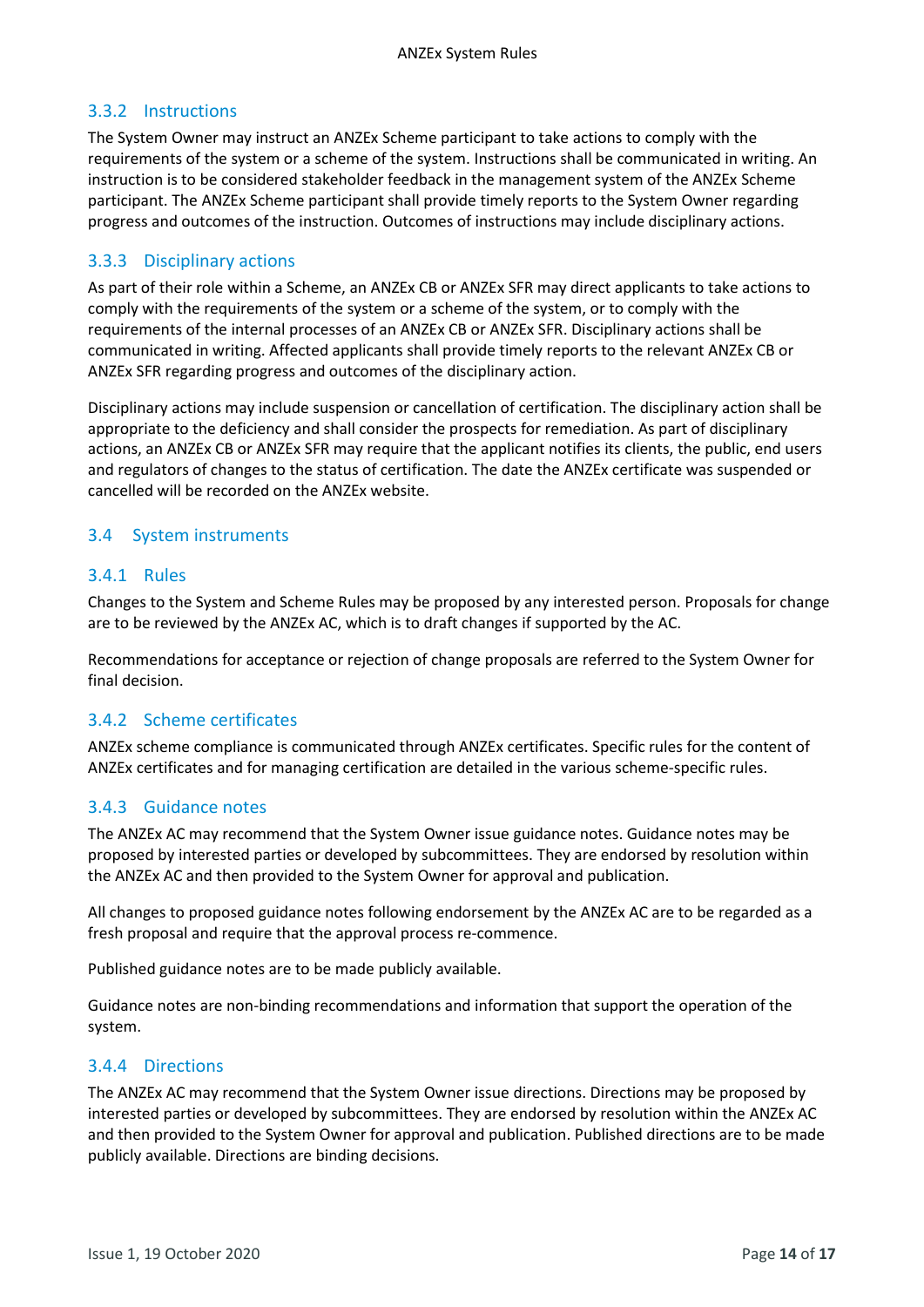# 3.4.5 ANZEx system documentation

The ANZEx AC may recommend that the System Owner issue system documentation. System documentation and changes to ANZEx system documentation may be proposed by interested parties or developed by subcommittees. System documentation materials are endorsed by resolution within the ANZEx AC and then provided to the System Owner for approval and publication. All changes to proposed ANZEx system documentation following endorsement by the ANZEx AC are to be regarded as a fresh proposal and require that the approval process re-commence.

Deliberations of the ANZEx AC do not form part of the system documentation and may be held confidential from scheme participants.

At the discretion of the System Owner, published ANZEx system documentation may be made publicly available or may be held confidential to scheme participants or to the ANZEx AC.

#### <span id="page-14-0"></span>3.5 Indemnity and insurances

The system is protected under the provisions of the System Owner.

#### <span id="page-14-1"></span>3.6 Contract

The System Owner may enter into an agreement with a person or persons with respect to carrying out some matters covered by these Rules (see Section [2.4.1\)](#page-8-1).

#### <span id="page-14-2"></span>3.7 Administrative support

The System Owner may appoint a manager to support the operation of the system.

#### <span id="page-14-3"></span>3.8 Confidentiality

To maintain the integrity of the ANZEx Certification System, it is essential that the ANZEx Scheme participants and the ANZEx AC communicate with each other about technical and application matters. In matters relating to the ANZEx Certification System operation, the ANZEx System Owner has the right to access any relevant information provided to any ANZEx Scheme participant and to share this with the AC.

When confidential issues need to be addressed, particularly in association with recommendations for decisions to be taken, the circulation of documents may be restricted to the nominated representatives by the Chairman. When these matters are discussed at a meeting, the Chairman may choose to restrict the presence of certain persons. If necessary, these matters may be recorded in separate confidential minutes with restricted circulation.

#### <span id="page-14-4"></span>3.9 Emergency powers

These Rules may be set aside at the discretion of the System Owner to facilitate prompt action to protect the integrity of the ANZEx Certification System. Actions taken under this Emergency Powers clause shall be documented.

# <span id="page-14-5"></span>4 Rules Relating to ANZEx Scheme Participants

#### <span id="page-14-6"></span>4.1 General

ANZEx Scheme participants are accepted when they show they have met the requirements detailed in this section.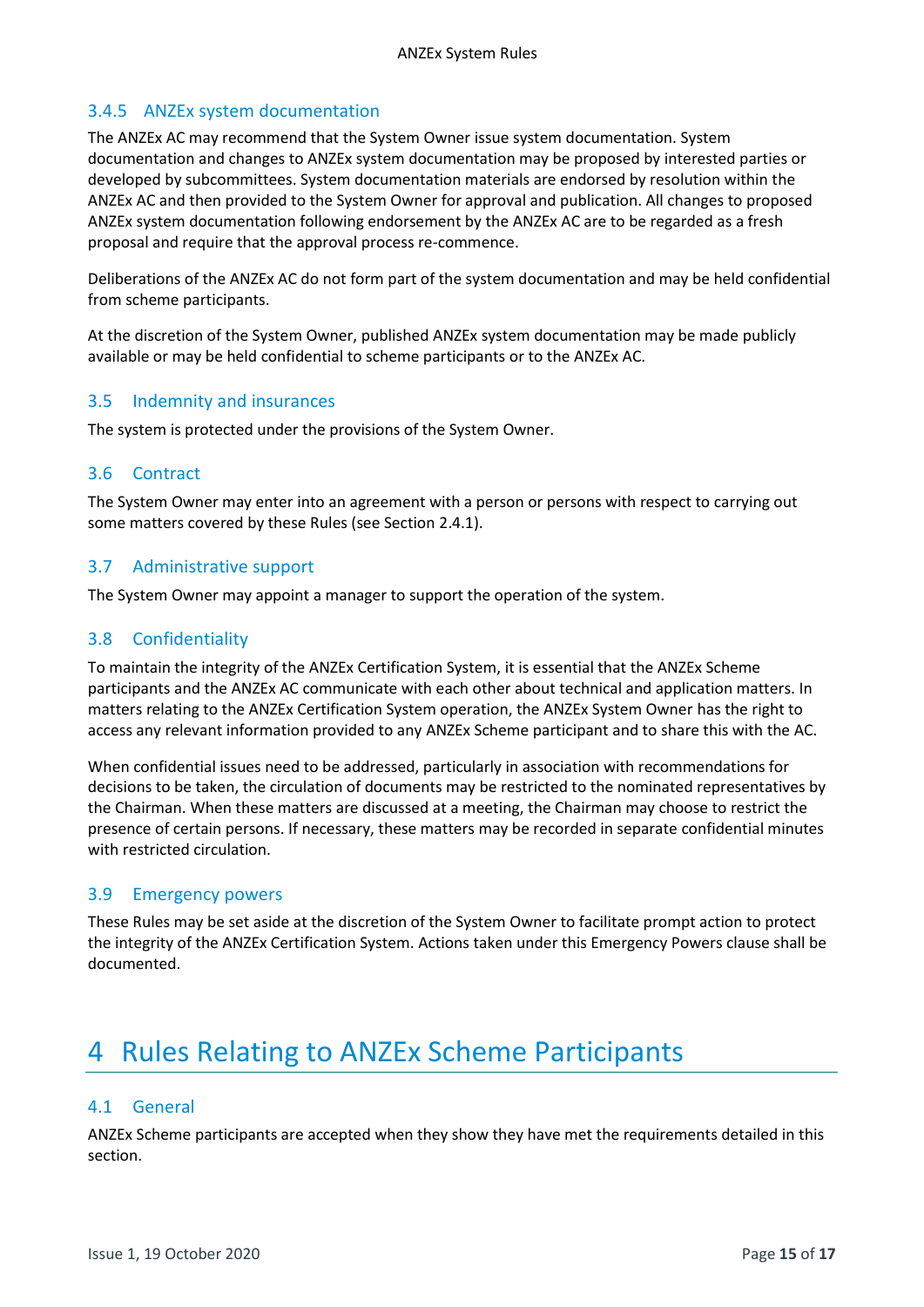# <span id="page-15-0"></span>4.2 Acceptance, rescindment, changes, closure

#### 4.2.1 Acceptance

Organisations seeking acceptance in the ANZEx Certification System shall provide evidence to the ANZEx System Owner that they have satisfied the relevant requirements. The ANZEx System Owner shall accept those (one or more) organisations that satisfy the relevant requirements as ANZEx Scheme participants and shall notify them in writing.

# 4.2.2 Rescindment

Acceptance as an ANZEx Scheme participant may be rescinded at the discretion of the ANZEx System Owner if a participant is shown to have systematically failed to comply with the Scheme criteria. The criteria detailed in Section [4.2.4](#page-15-2) shall be applied.

# 4.2.3 Changes

An ANZEx Scheme participant shall advise the ANZEx System Owner of significant changes to personnel, processes, requirements or management affecting the delivery of services to applicants.

# <span id="page-15-2"></span>4.2.4 Closure of an ANZEx Scheme participant

If an ANZEx Scheme participant ceases operation or decides to withdraw from the Scheme, the following must be addressed.

- The decision to cease operations shall be communicated to the System Owner.
- Affected applicants must be advised that the organisation is no longer involved in the relevant ANZEx Scheme.
- Other ANZEx Scheme participants must be informed by the System Owner.
- Where relevant, arrangements must be made with another ANZEx CB or ANZEx SFR to continue any ongoing surveillance before the next quality assessment audit.
- Management of past files/certification documentation should be handled in accordance with arrangements between the applicant, the ANZEx Scheme participant, and any requirements associated with the JAS-ANZ accreditation and/or closure of business.
- Scheme-specific requirements are identified in the relevant Scheme Rules.

# <span id="page-15-1"></span>4.3 Criteria for acceptance

#### 4.3.1 General

For acceptance as an ANZEx Scheme participant, an organisation shall undertake to:

- acknowledge that continued acceptance depends on maintaining relevant accreditation/certification and abiding by the ANZEx Certification System rules
- advise the ANZEx System Owner of significant changes to its operations that are relevant to the ANZEx Certification System
- advise the ANZEx System Owner of all changes relating to ANZEx certificates
- permit the ANZEx System Owner or its delegate to make public the content of ANZEx certificates
- cooperate with the ANZEx System Owner in its activities in support of the ANZEx Certification System, including providing access to personnel and records when requested
- pay fees as levied by the ANZEx System Owner
- abide by the ANZEx Certification System and relevant Scheme Rules
- attend meetings of the ANZEx AC and subcommittees as appropriate
- have adequate provision (e.g. insurance or reserves) to cover liabilities arising from its operations
- meet all relevant requirements if deciding to withdraw from participating in the Scheme.